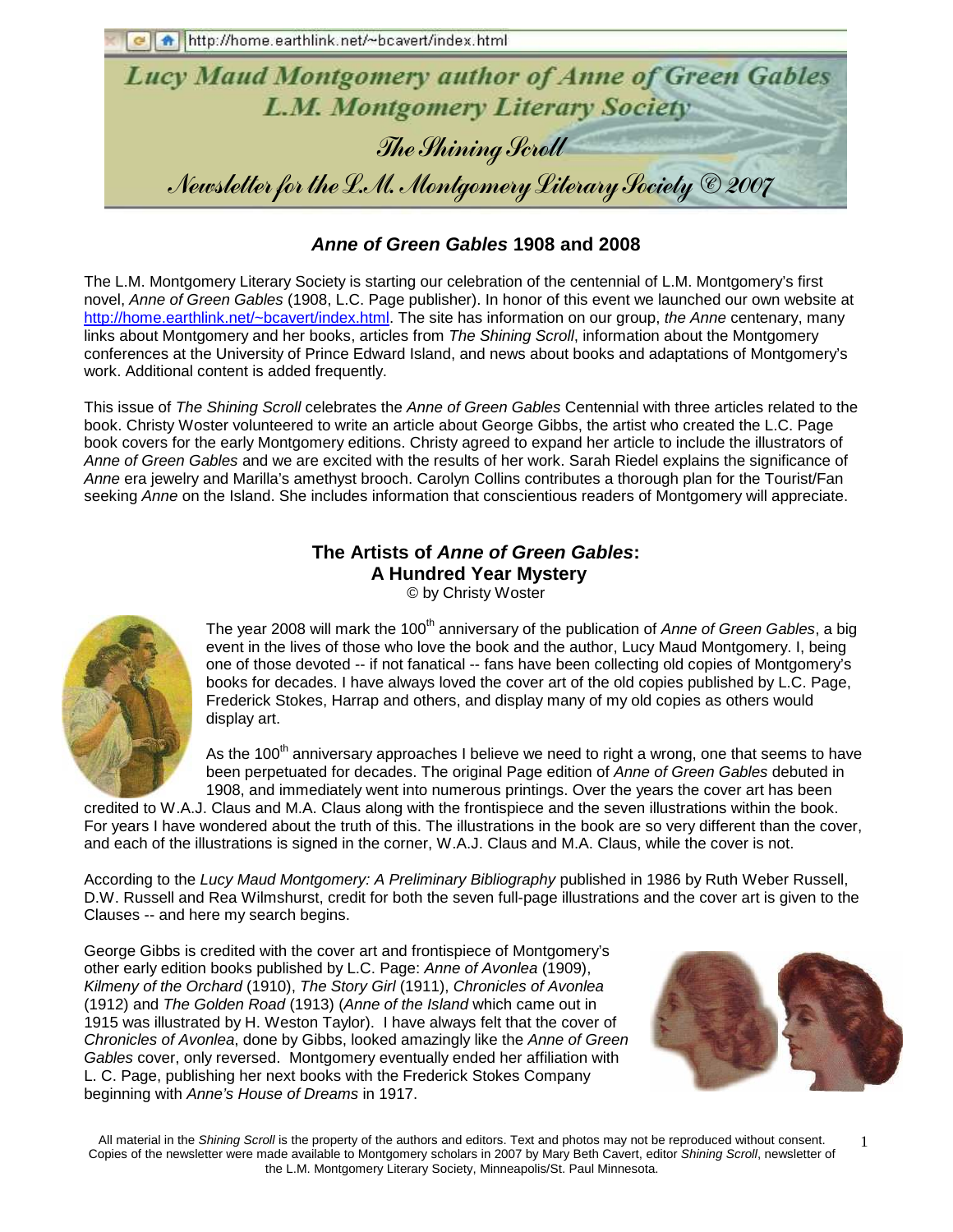Many years ago in my search for stories and poems by L.M. Montgomery in old magazines, I came across a copy of the Delineator from January1905 that has the very same picture, of a woman in profile, as the cover of Anne of Green Gables. Many LMM collectors have seen this magazine and it was on display at one of the last conferences held at the University of Prince Edward Island. The magazine does not credit the cover artist on the table of contents and no one seemed to know who illustrated the cover. So how is it that the cover of Anne of Green Gables, published in 1908, was on the cover of a magazine published in 1905? Montgomery hadn't even sent her manuscript to Page until the winter of 1906/1907, and received news in April of 1907 that he would publish the book. Was the 1905 Delineator cover done by W.A.J. or M.A. Claus or someone else?



First, who exactly were the Clauses? William Anton Joseph Claus was born in Mainz, Germany in 1862. He immigrated to America and can be found in the 1880 Boston, Suffolk County, Massachusetts census at the age of 18, living with his father, Joseph, a music teacher, and his brother Henry.

By 1890 William was listed in the Boston Directory as an artist and teacher at the N.E. Conservatory in Union Park, Boston. In 1900 he appeared in the Boston census as a lodger living with other artists and art teachers in Ward 10. According to the Boston Passenger lists of 1901, William was returning from Genoa and Naples, Italy aboard the ship Commonwealth. No doubt he was in Italy studying art for a time.



As of 1904 and 1905, Claus was listed (in the Boston Directory Supplement) as an artist at the Grundman Studios, which began as The Boston Art Students Association in 1879. It later changed its name to The Copley Society (after one of America's earliest painters) and continues its important role in the Boston art community today. The Grundman building was torn down in 1920 for new development and, after several more moves, finally found a permanent home on Newbury Street in Boston.

In Who's Was Who in American Art, William was described as a portrait and landscape painter and a photographer. He was director of the Claus Art School on Monhegan Island, Maine, and was one of the early artists to have a studio there. He exhibited at The Boston Art Club between 1880 and 1908, as well as The Art Institute of Chicago in 1905. Sometime between 1905 and 1908, he married May Austin.

May Austin, was born in Berlin, New York in 1882. According to Who Was Who in American Art, she lived in Boston and Provincetown, and studied at The Boston Museum of Fine Arts School. She was a member of the Pennsylvania Society of Miniature Painters. She exhibited at The Boston Art Club, Salons of America, and The Art Institute of Chicago. She also exhibited miniatures at The Pennsylvania Academy. The New York Times May 4, 1923 states:

> Another triumph not too often achieved is to put an adequate look of intelligence into the minute features. May Austin Claus had done it in her 'Louise.'

William died in 1926 but I have been unable to find a death date for May. As she was 20 years younger than William, she could have remarried after his death, and so took a new last name, which may be why I was unable to find a date of death for her.

Both William and May were talented artists, with many works to their credit. Since they lived in Boston, L.C. Page more than likely knew of them and their work, and this is perhaps how they came to be chosen to do the illustrations for Anne of Green Gables.









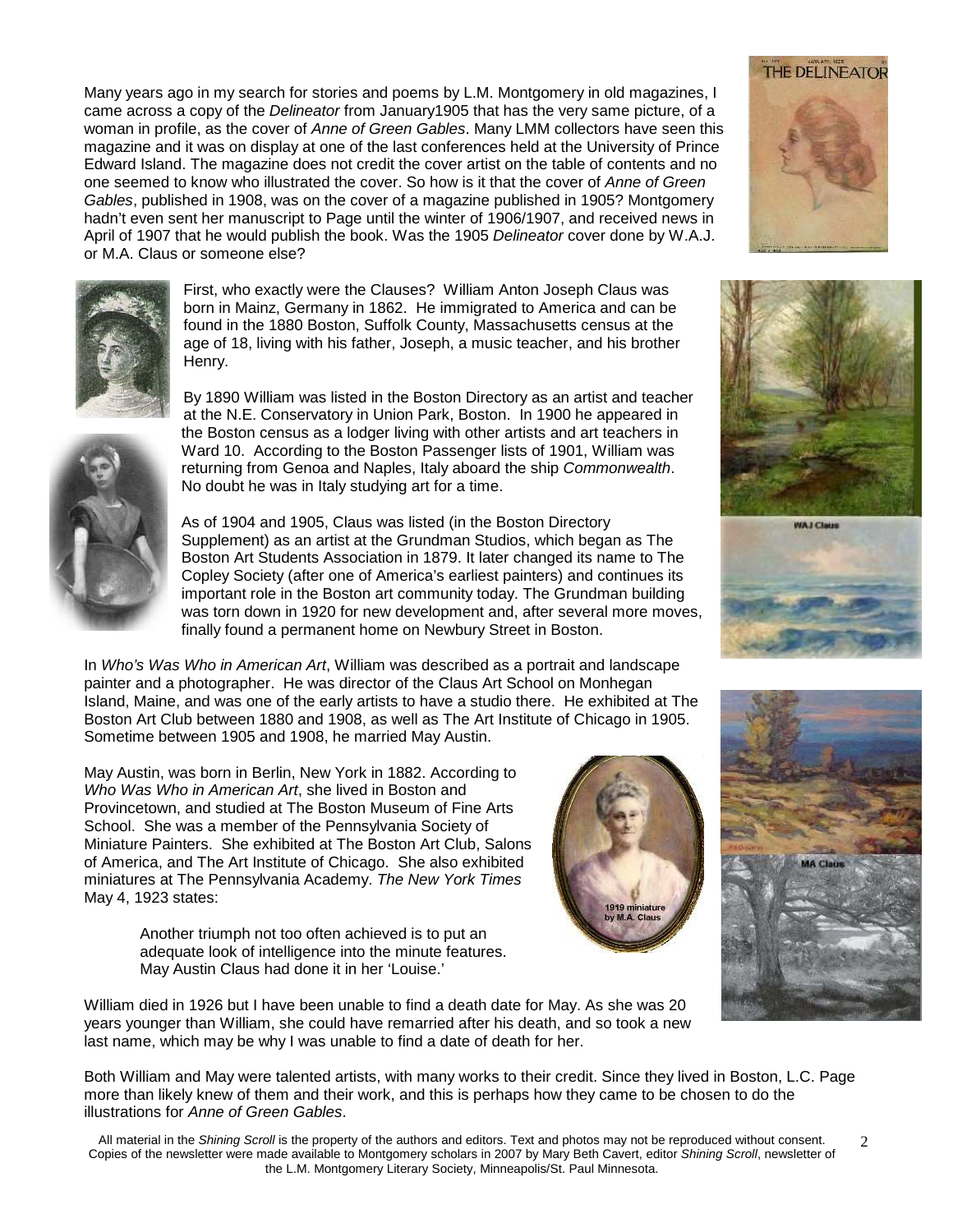In all my research, Anne is the only book that I can find that they illustrated. Looking at other examples of their work, I found nothing that resembles the cover art of Anne of Green Gables. Since George Gibbs did so many covers for Page, could he be the artist for the first Anne book?

George Fort Gibbs was born in 1870 in New Orleans, Louisiana. His father, Benjamin F. Gibbs was a US Medical Inspector, and in 1880 the family was living in Washington D.C. George attended the US Naval Academy at Annapolis, but instead of following a military career, he decided to pursue art instead.

George married Maud S. Harrison of Radnor, Pennsylvania, and they settled in Rosemont, a community in Radnor Township where they remained for most of their lives. George was very successful as an illustrator of books and magazines and later as a portrait painter. Because of his early military training he often illustrated for historical and military novels.

In 1905 Gibbs illustrated several Delineator Magazine covers. Doesn't the June 1905 cover remind you of the frontispiece of The Story Girl?



Gibbs was also an author. He wrote more than forty novels, and numerous short stories. Interestingly, he did not always do the illustrations for his own books. He

wrote many romantic adventures and mysteries with such titles as: The Medusa Emerald, The Forbidden Way, The Vagrant Duke and The Passionate Prelude. The New York Times of November 1915 has a book review of Gibbs' novel, The Yellow Dove. The review states:

It is a story of the secret service, of desperate, audacious adventure by land and sea, and in the air-a swiftly moving tale of a gallant gentleman and a girl who proved herself to be his loyal and perfect mate. Scarce a glimpse of the contending armies, or of hospital or refugees or the general devastation is given in the narrative, so those who have long since supped full of horrors need not hesitate to read it.

In 1910 George and his wife Maud had two children; George Jr., age 7 and Theodore H. age 1. He was listed as an artist/author/illustrator. Their daughter, Sarah, was born in 1920, They apparently traveled often as I found them on several ships lists returning from such places as Bermuda and France. In 1930, George's occupation was listed as an author, and George Jr. as a playwright.

In 1934 George's youngest son Theodore, who had become a sculptor, tied for first place in a painting and sculpture competition held by The Alumni of the American Academy in Rome. In September 1941, The New York Times contained an announcement, that Gibb's daughter, Sarah, was engaged to be married to William McClure, a naval aviator. Sarah was a poet and author -- a very talented family indeed.

George Gibbs passed away in 1942 at the Bryn Mawr Hospital, after a long illness. Sadly, his son Theodore was killed in France in 1945. Theodore was awarded the Purple Heart and is buried in Epimal, France. Maud passed away in Pennsylvania in 1973.

Now we know a bit about the three illustrators but still have no proof as to who illustrated the first cover of Anne of Green Gables. I continued to search the internet, and contacted several libraries and archives, but every notation of the cover illustration credits May and William Claus. Certainly the book credits the Clauses for the illustrations, but it does not specifically say they did the cover art. As I found more and more examples of all three artists' works, I was even more convinced that the cover was done by George Gibbs.

Despite the differences in style, it would be easy to assume that the Clauses did the cover, especially since true scholarship of L.M. Montgomery did not begin until long after LMM, L. C. Page, Gibbs and the Clauses were deceased. Thus, there was no one left to set it right. The assumption became fact and was carried forward to the present day.

I believed that George Gibbs was the artist who did the cover and should get credit for it, but how could I prove it? So far my research had been interesting, but no proof had been found. Finally, after many, many long hours, late nights and contacting libraries and art institutes, I found the proof I needed!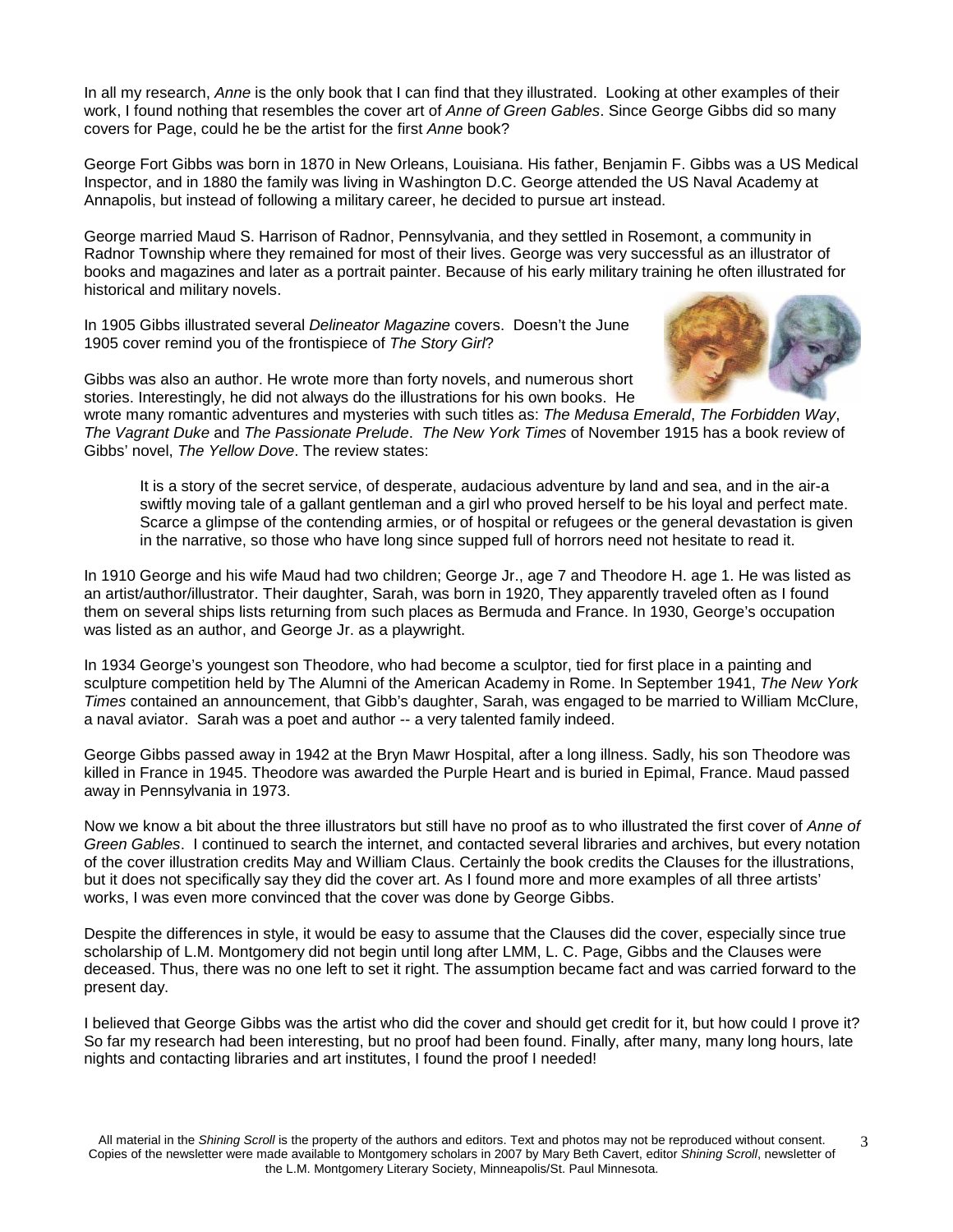It is 2 a.m. and I am browsing the archives of The New York Times, and there it is, just a few lines, but the truth! I found a June 20, 1908 heading, "Boston Gossip of Latest Books." Towards the bottom of the column a paragraph jumps out at me,

> Anne of Green Gables, after many announcements, came this week from Messrs. L. C. Page and Company. The heroine, like many a real girl, was delayed by the dress question, a satisfactory cover not being easy to produce, but Mr. George Gibbs has made a portrait which really resembles the pleasing girl of the text, and does not look like all the other pretty girls on the book covers of 1908, so Anne, with her much-deprecated red hair, is now to be seen of men.

# **BOSTON GOSSIP** OF LATEST BOOKS

" Anne of Green Gables," after many announcements, came this week from Mesors. L. C. Page & Co. The heroine, like many a real girl, was delayed by the dress question, a satisfactory cover not being easy to produce, but Mr. Ceorga Gibbs has made a portrait which really resembles the pleasing girl of the text, und does not look like all the other pretty girls on the book covers of 1008, so Anne, with her much-deprecated red hair, is now to be seen of men.

The next day I found one more way to truly prove that Gibbs should be credited as the artist. Being a fan of eBay, I had won an original letter written by George Gibbs on March 29<sup>th</sup>, 1905, and it arrived in the mail. The letter was hand written by George on his own letterhead. In the upper left corner is embossed into the paper, the letter G with a backwards G next to it, making a sort of circle -- where had I seen that before? I went through my collection of magazines and pulled out some Delineators from 1905. On the Delineator that has the cover from Anne of Green Gables, in the lower left corner, is the very same monogram. It also appears on an issue from another month of that year. So, the magazine didn't credit Gibbs on the contents page, but his signature had been there all along!



With this proof it is undeniable that George Fort Gibbs did the cover art for Anne of Green Gables and not W.A.J. Claus and M. A. Claus. Gibbs obviously had done the illustration by 1905, as it is

on the Delineator cover, but he or L. C. Page must have felt that the picture was an appropriate depiction of Anne (maybe it was the only one with red hair that he had done so far). Gibbs certainly had no idea then that Anne of Green Gables would be such a success, or you would think that he would have insisted that he be credited for the cover along with the Clauses being credited for the internal illustrations -- or perhaps it was just an oversight on L. C. Page's part. With the book's success, Gibbs seems to have made sure that he was credited with the cover and frontispiece of the rest of the Montgomery books that he illustrated.

[editors' note] Montgomery wrote in her journal that L. C. Page had the original painting that was used on the book cover displayed in his home library and included a photograph of it in her journal (see page 27 of Volume 2, The Selected Journals of L.M. Montgomery) but there is no indication of how or when he obtained it or under what circumstances. (A photograph of Mrs. Page in the same pose as the Gibbs portrait is on the same page of the published journal). It is clear that Page did not commission the portrait especially for the book cover since it had appeared on the cover of the Delineator several years earlier. In a later journal entry recounting some of the details of a lawsuit with the Page Co., Montgomery noted that Page claimed he



selected the book cover from an "old calendar" or picture he had (page 383, Volume 3), a statement she refuted having seen the original in his library. She remembered his referring to it as "our dear Anne." Whether the original portrait still exists is unknown at this time.

It is a bit ironic that George Gibbs, who wrote more than forty novels, is not remembered as novelist. And, although he illustrated many books and magazines, his most famous illustration has not been credited to him. Despite providing the cover of a work that has been enjoyed by fans the world over for 100 years, he was not associated with it. Doesn't it seem time to correct the assumption and give credit to George Gibbs for his beautiful image of Anne, even if it is 100 years late?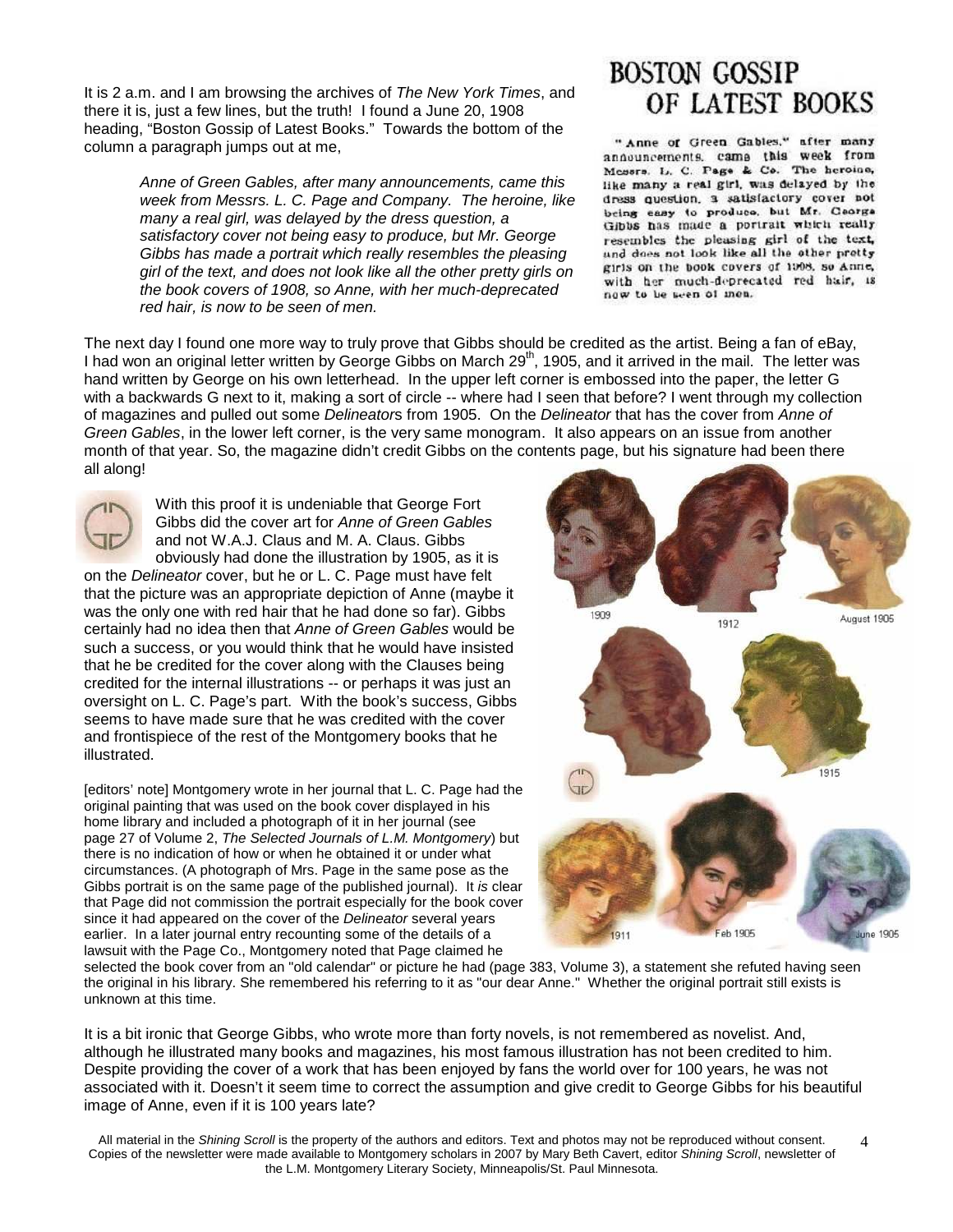Christy added this postscript after she finished her article:

The Penguin Group Canada is releasing a special 100<sup>th</sup> anniversary edition of Anne of Green Gables featuring the original cover art. In a press release announcing this, they had credited the original cover art to M.A. Claus and W.A.J. Claus. I called them and left a message that in fact George Gibbs had done the cover art. They did return my call, and stated that the editor was aware of the error and that when the book is released in 2008 the book will credit George Gibbs as the illustrator of the cover.





### **Marilla's Amethyst Brooch: Unlocking the Secrets of Antique Jewelry**



#### © by Sarah Riedel

Sarah Riedel became interested in antiques, starting in grade school, especially those of the Victorian era. She studied antiques through research, visiting museums, and shopping in antique stores. Her first antique collection started with a few old postcards and has grown from there. She has been employed at The Antique Mall Of Reedsburg, in Reedsburg Wisconsin since 1995, starting as a store clerk and advancing to store manager. She is responsible for daily buying, pricing and appraising antiques and sells at eBay auctions as antiquemall121.

Through the years jewelry has been an important accessory in a women's wardrobe. A bit of sparkle can be the finishing touch to pull an outfit together, adding style and confidence to the wearer. In many cases, the jewelry can signify a greater meaning. Some pieces often hold a sentimental value, and can be worn as a token of affection or a remembrance of a loved one.

During Queen Victoria's reign (1837-1901) a high neckline was the fashion in clothing attire. During the Victorian Era brooches were a popular form of jewelry to complete an outfit. These objects were often given as gifts and were considered acceptable forms of jewelry to be worn even in times of mourning.

In L.M. Montgomery's Anne of Green Gables, an amethyst brooch played a major role in the relationship between Anne and Marilla. This brooch was a treasured keepsake, given to Marilla's mother by a seafaring uncle. In return, this token of affection was bequeathed to Marilla. Knowing the sentimental attachment to this object, one cannot help but sympathize with Marilla at its possible loss.

It is interesting that Montgomery chose amethysts as the stones of choice in Marilla's brooch. These stones were popular throughout the mid to late Victorian era, and were believed to signify a greater meaning. These shimmering stones of purple were believed to posses the power to protect the wearer and bring good luck. In Anne's case, the amethyst did seem to hold a bit of luck. The brooch was found in time for her to attend the anticipated Sunday school picnic. More importantly, Anne and Marilla gained a deeper understanding and trust of each other.

In chapter XIII of Anne of Green Gables we learn that Marilla's brooch was "an old fashioned oval, containing a braid of her mother's hair, surrounded by a border of very fine amethysts." This style of brooch was typical of the time period. Many brooches were made of gold filigree with a center stone, oval or square in shape. Often a treasured memento such as hair would be encapsulated within the brooch. Amethyst was plentiful, and available in different forms for all classes. It was typical to find amethysts surrounded by seed pearls, and other decorative findings. Being such a popular stone, it was one of the few colored stones considered acceptable for wearing in late stages of mourning.

When looking for antique brooches today there are several clues to aid in your search. The following tips will help you choose a collection of beautiful brooches for your wardrobe, or perhaps your own version of Marilla's amethyst brooch.

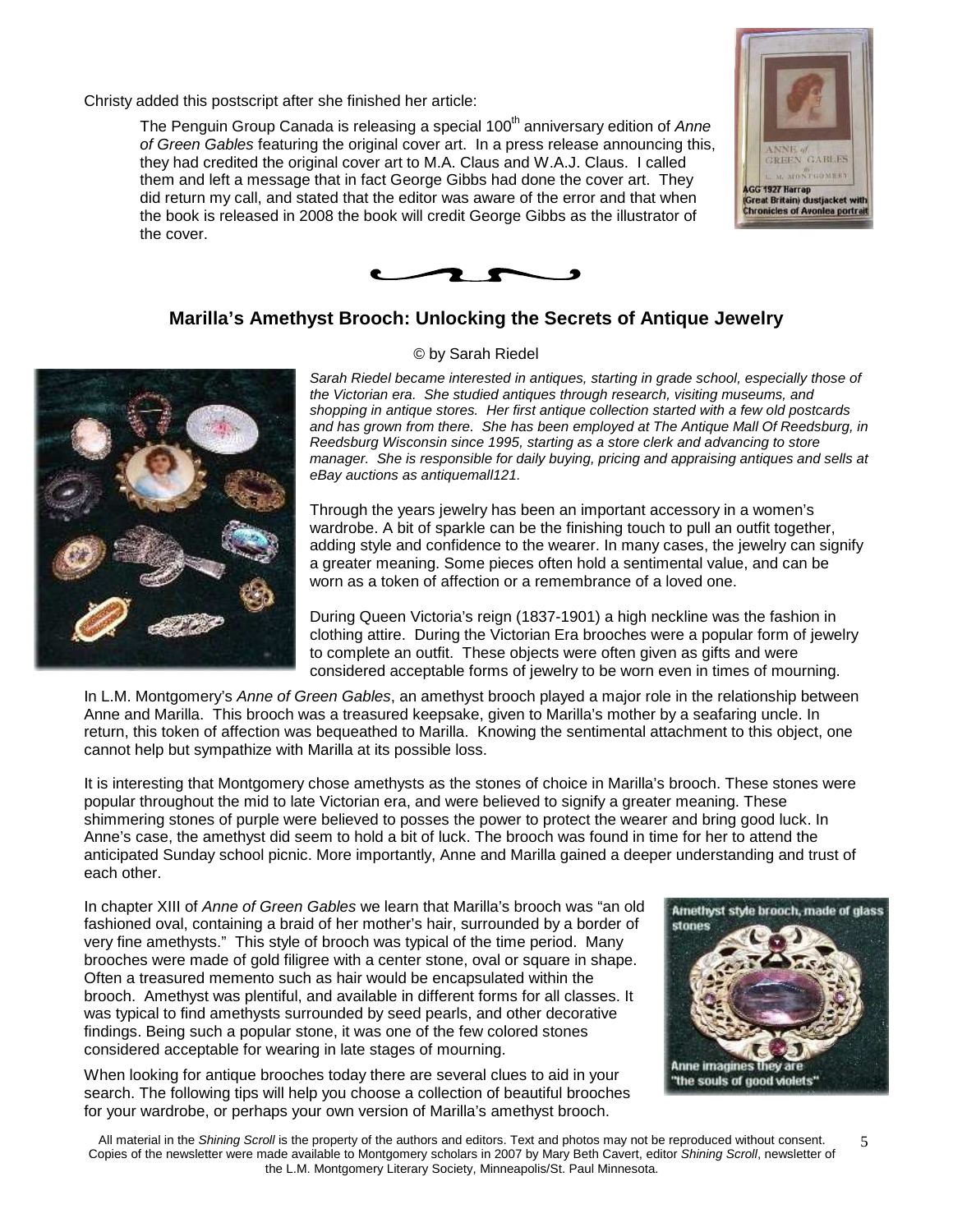$\triangleright$  Different motifs identify the time period of a brooch:

Early Victorian: Greek and Roman Designs, Hands, Serpents, Hearts Mid to Late Victorian: Insects, Clovers, Shamrocks, and other Good Luck Symbols, Crosses Turn-of-the-Century: Asymmetrical Flowing Lines, Female Face, Serpents, Dragonflies, Swans and Peacocks

 $\triangleright$  Many fine antique brooches were made of gold or silver.

Gold: Denoted by a Karat mark on the back Silver: Marked by the word sterling, .925, and on European pieces, hallmark symbols, such as squares that contain an image or letter, will be impressed.

Many pieces of excellent quality can be plated or made of other metals. The clue to look for is the quality of the design, and the craftsmanship of the materials. If they are well put together and finished off properly, you will still have a quality piece.

 $\triangleright$  The pin back:

The back of a brooch gives you several clues to dating. Not only will you find the material mark, but the catches and hinges themselves tell a story.

The earliest type of catch is a C catch. Shaped like a C, the pinhead rests inside; there is no safety on this. In the 1890s the catch contained a small safety. Still shaped like a C, there is a safety that pulls slightly back from the top of the C. The pin rests inside and the safety pulls back forward to secure the pin. Also in the 1890s, a tube or trombone shaped catch was developed. The pin slid inside the tube to secure it in place. The 1920s brought a catch that still contained a C, but it now opened and shut with an up and down half circle motion to secure the pin. The modern catch is a safety clasp that turns in a circular motion to completely enclose the pin.

There are two types of hinges found on antique jewelry. Tube Hinge: The earliest type of hinge, it looks like a T on the back of the brooch. Ball Hinge: Dating from the 1890s to present day. This hinge is a small ball with a fastener in the side, to hold the pin.

In addition to the tips listed above, when looking at the back of a brooch, check the length of the pin. Most antique pins extend beyond the catch and the oldest ones will extend beyond the brooch itself.

Another clue that may be encountered on the backside of a brooch is a registers mark. These diamond shaped marks contain letters and numbers dating the piece. This mark is found on British pieces. Any item containing this mark is guaranteed to date from the 1800s.

If your tastes run to sparkling rhinestone brooches, there are a couple things to look for. Quality rhinestone brooches will have each stone set and pronged with a metal fastener on the four corners of the stone, they will not be glued. Look for clear sparkling stones. Any discoloration denotes a dying stone. It will continue to blacken over time, until it has lost all color and shine.

When buying antique and vintage jewelry it is essential to buy what you love. A piece should reflect your style and personality. Most importantly, enjoy wearing your treasured piece! You will be surprised at how much attention, a pretty brooch will attract -- even plain and sensible Marilla was conscious of the shimmer at her throat when wearing her treasured brooch! Turn of the century brooch with genuine amethyst













All material in the Shining Scroll is the property of the authors and editors. Text and photos may not be reproduced without consent. Copies of the newsletter were made available to Montgomery scholars in 2007 by Mary Beth Cavert, editor Shining Scroll, newsletter of the L.M. Montgomery Literary Society, Minneapolis/St. Paul Minnesota.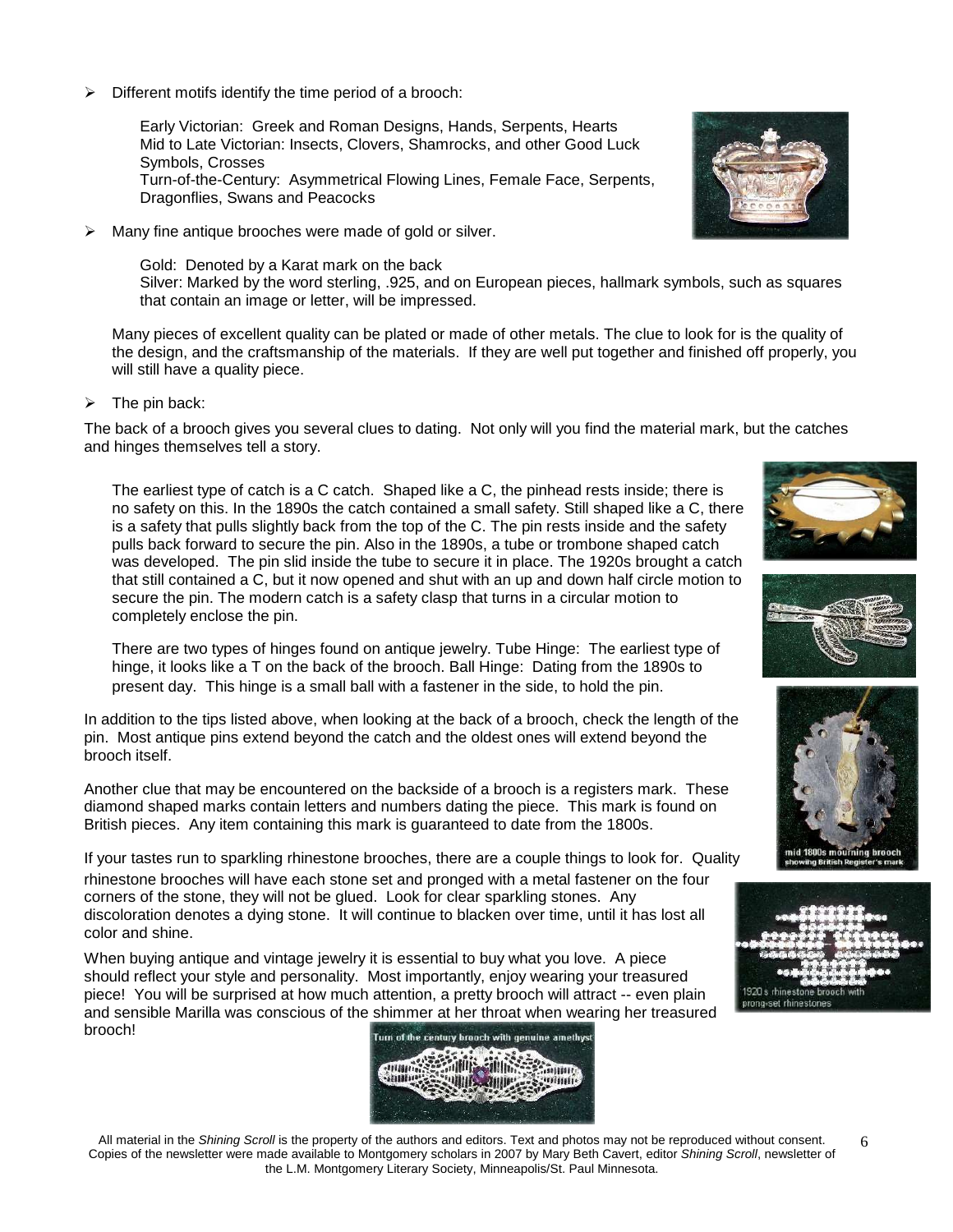### **Following In Anne's Footsteps: An "Anne" Itinerary For Prince Edward Island**

© Carolyn Strom Collins

Going to Prince Edward Island to see the "Land of Anne of Green Gables"? Whether you are new to Anne's World through the movies or the books themselves, or a long-time fan of L. M. Montgomery, the author of Anne of Green Gables, there are plenty of places to see and explore to find Anne's World for yourself on beautiful Prince Edward Island.

Before you go to Prince Edward Island (PEI), you should order a Visitors' Guide prepared by the PEI Board of Tourism each year (call 1-888-734-7529) or order from the website www.peiplay.com (you will find lots of information on the website, too). The Visitors' Guide is packed with information on accommodations, restaurants, tour companies, sights to see, things to do, festivals and events, and lots more. A road map of PEI is included and will be invaluable in helping you plan your own trip. Public transportation is limited on PEI so you will want to consider renting a car if you are not driving your own; there are also taxis for hire, bus tours, etc. Some tourists are led to believe that biking around the Island is a common way of getting around but I would discourage this option. Bike trails are certainly abundant but for getting to the Anne sites around the Island, biking is difficult: traffic is thick in summer months, road shoulders are very skimpy, and the hills in the section known as Anne's Land can be daunting for many cyclists.

L. M. Montgomery used many places on PEI as inspiration for the places in her books and stories, many of which still exist and are available for the public to see. In many cases, she gave the places different names and sometimes set them in different parts of the Island to fit her purposes in the stories. This can lead to some confusion but, as long as you are aware of this, it will not be a big problem.

The sections below are put together with different levels of interest in Anne and L. M. Montgomery in mind, from those with a basic knowledge of the books (and movies) to those who have a wider interest in the life and work of L. M. Montgomery:

Basic Anne of Green Gables Tour Movie Fans L. M. Montgomery Fans Vanished Sites Other PEI Attractions for Anne Fans



**Basic Anne of Green Gables Tour** 

**Charlottetown to Hunter River:** "Anne" traveled from Nova Scotia (Pictou) to Prince Edward Island by ferry, then took a train to 'Bright River' where she waited at the train station for Matthew. There are no longer any trains on Prince Edward Island but the rail bed has been transformed into a bike/pedestrian path called the Confederation Trail. Highway 2 follows the rail bed closely. To re-trace Anne's journey to Green Gables, follow Highway 2 (west) from Charlottetown to Hunter River ('Bright River' in the "Anne" books). Turn right (north) on Highway 13. Follow this route for about seven miles to Cavendish ('Avonlea' in the "Anne" books). ['Newbridge' in the "Anne" books is fictitious but would have been between New Glasgow and Cavendish; Anne's 'White Way of Delight' was purely imaginary.]

**Cavendish** ('Avonlea' in the Anne books): As you enter the outskirts of Cavendish, look for the entrance to Marco Polo Campground and turn right. Proceed to the gift shop: this is the original Hunter River ('Bright River') train station, moved from Hunter River to this location years ago-- the very train station that L. M. Montgomery herself used when traveling by rail on the Island (to Charlottetown, especially) and used as the 'Bright River' station in the "Anne" books. [The 'Marco Polo,' known as the fastest sailing ship in the world wrecked off the Cavendish shore in 1886. L. M. Montgomery witnessed the wreck; she wrote about it in her journals and wrote a prize-winning essay about it at the age of 16. She also composed a poem about it.]

(Hint: a good Anne tourist will try to buy at least a little something at the gift shops connected to the various sites to help support the enterprises that are keeping the Anne of Green Gables legacy going on PEI. In other words, don't just take a picture and leave – spend some money!)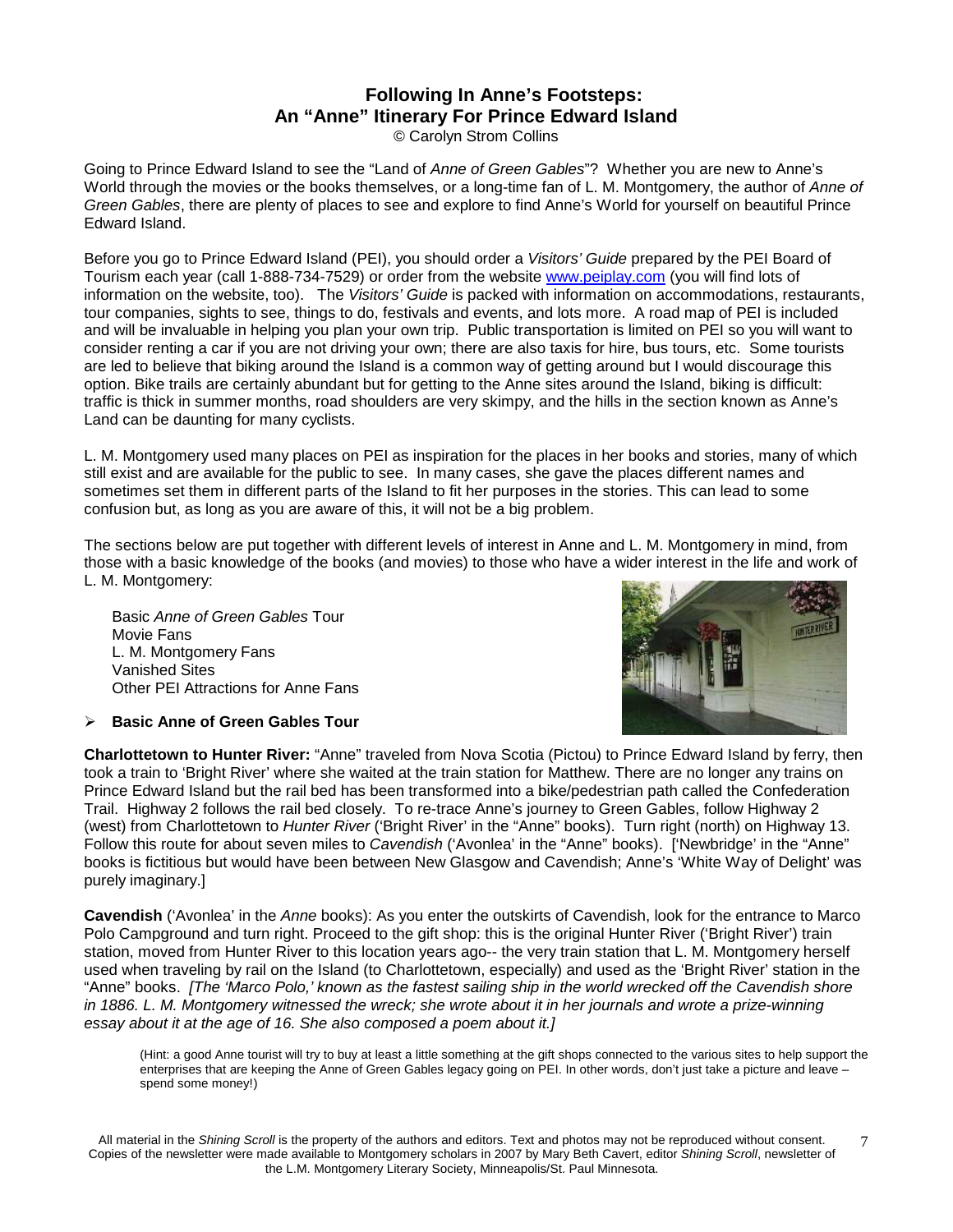Next stop: 'Mrs. Rachel Lynde's house' (now the Shining Waters Inn). At the traffic light in Cavendish, go straight. The large yellow Victorian farmhouse on the right was the model for the Lynde house in Anne of Green Gables. In L. M. Montgomery's day, it belonged to her cousin Pierce Macneill. Originally, it stood across the road about where the Tourist Bureau now stands but was moved and turned around to rest in its present location.

**Green Gables:** Every Anne fan will want to spend some time at 'Green Gables,' the house L. M. Montgomery made famous as Matthew and Marilla Cuthbert's home that became home for Anne. The parking lot and entrance are on Highway 6, just a few yards west of the intersection in Cavendish. 'Green Gables' has been the centerpiece for the National Park since 1936 and thousands of visitors have toured it. The house has been furnished by Parks Canada to correspond to



Montgomery's descriptions of it in the 'Anne' books. There is a charge for admission to the property.

Before touring the house, you will have a chance to see an exhibit about L. M. Montgomery and her work and then view a short film about her. A large barn has been constructed in the approximate location of the original barn; visitors can see some examples of farm life on PEI in the 1800s. When you get to the Green Gables house, you will enter through the front door and proceed through the front parlour (furnished with the black horsehairupholstered furniture, lace curtains, and what-not corner shelf as described in Anne of Avonlea. Next, the sitting room with dining table, jam cupboard, and mantelpiece as described in Anne of Green Gables. Matthew's room is next to the sitting room and is furnished simply, as one would expect.

The spacious kitchen was the heart of the home and features the old "Waterloo stove" mentioned in Chapter 18 of Anne of Green Gables. Off the kitchen are the pantries with all sorts of kitchen equipment displayed. Note the cellar door in the floor of the 'dairy' pantry – this would have been where Anne came up with a pan of apples to discover Diana in the kitchen begging for help with Minnie May's croup (Chapter 18).

Upstairs are the bedrooms. Anne's room is furnished as described in Chapter 33 of Anne of Green Gables: green muslin curtains, low white bed, a little side-table with candle-stand for signaling Diana, and Anne's famous puffedsleeve dress made in "a rich brown gloria" fabric. The spare room has an antique red-and-yellow tulip quilt on the bed; Marilla's room contains period furniture, a black lace shawl, and an amethyst brooch on the dresser. The fourth bedroom is set up as a sewing room. A short hallway leads to the 'hired-man's room' over the kitchen (the original house did not have a second floor on this wing – it was added in 1914).

Exit through the back porch and stroll Lover's Lane; after that, walk through the Haunted Wood (or what is left of it now that the Green Gables Golf Course has been re-styled and takes over much of that area). You will cross the brook that led to Diana's house (fictitious) and the school (Cavendish School was dismantled years ago but was located in the area). Violet Vale, the Birch Path, and the Dryad's Bubble were fictitious, but easy to imagine.

**Macneill Homestead:** To see the location of the Macneill Homestead where L. M. Montgomery wrote Anne of Green Gables, proceed across the highway and up the old lane. If you have not included admission for this site in your Green Gables ticket, you should go to the bookstore for this and an introduction to the site. [See below for more.] You can also drive to the Homestead—exit Green Gables parking lot, turn right, go through the intersection and turn right at the sign for "Site of L. M. Montgomery's Cavendish Home." Park in the parking area near the bookstore where you will enter. (Small admission charge) [There are more sites to



see in Cavendish relevant to L. M. Montgomery. See Section on L.M. Montgomery sites below for these.]

**Shore Road:** A drive on the Shore Road (through the National Park) will lead you past Orby Head to Rustico Harbour – both featured in the Kevin Sullivan film of Anne of Green Gables. [See Section on Movie Fans below] No charge for the National Park after 5 pm. "Anne" and "Marilla" drove along this route to see "Mrs. Spencer" about taking Anne back to the orphanage.

**Other points of interest from Anne of Green Gables outside Cavendish:** Although there are ponds in Cavendish and one of them has been named "The Lake of Shining Waters," it not the one L. M. Montgomery had in mind when writing Anne of Green Gables. Her "Lake of Shining Waters" is actually in Park Corner, about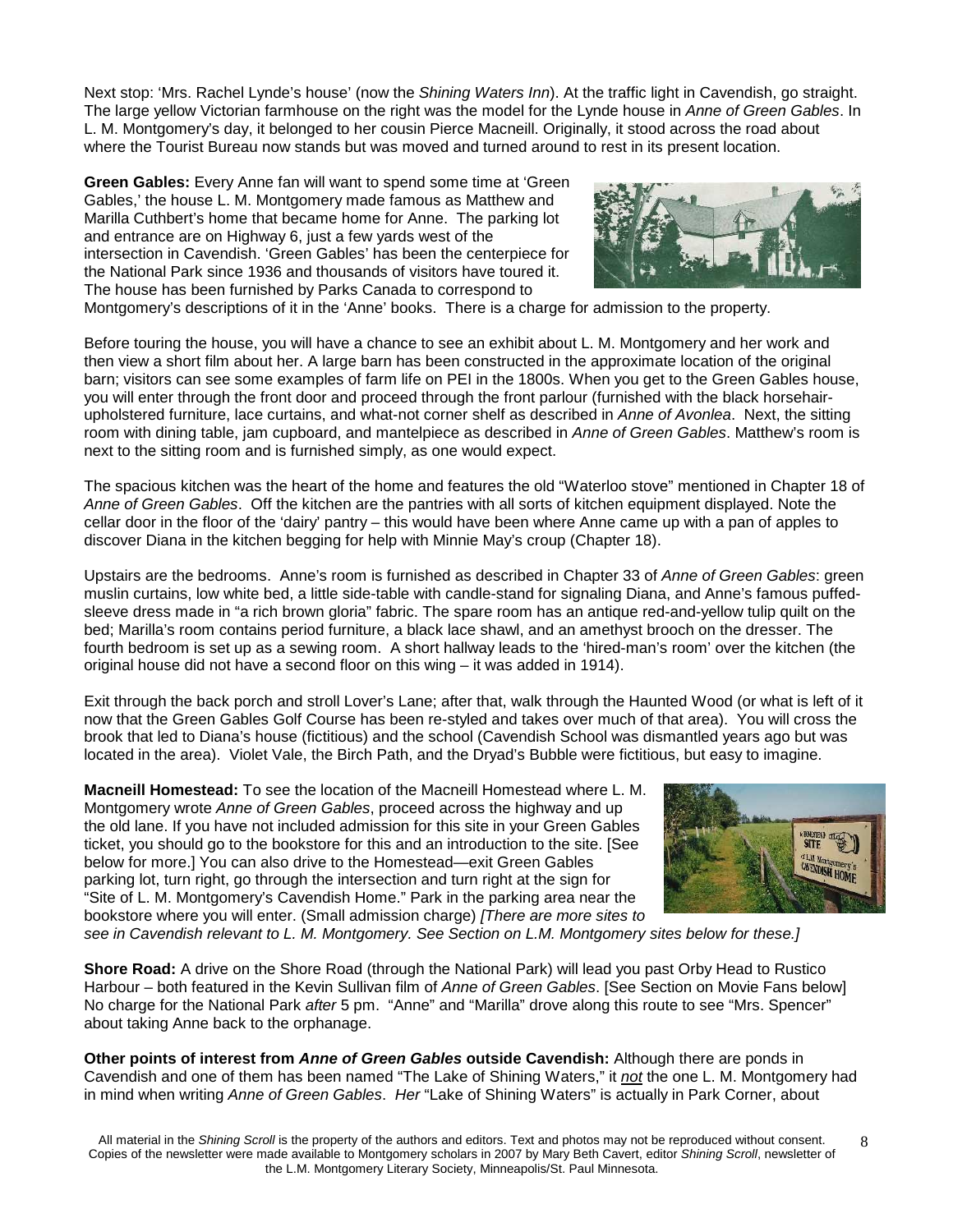thirteen miles from Cavendish, where her favourite aunt and uncle (Campbell) lived, where her father Hugh John Montgomery grew up, and where L. M. herself visited often.

L. M. Montgomery's name for New London Harbour was "Four Winds Harbour." Travel west from Cavendish on Highway 6, around through Stanley Bridge ('Carmody' in the Anne books), to New London. [L. M. Montgomery's Birthplace is at the intersection of Highways 6 and 20 – see below.] Turn right onto Highway 20 and drive through Spring Brook and French River to Park Corner. The harbour can be seen to your right most of the way.

Inspired by L. M. Montgomery's Grandmother Montgomery's dainty tea set, the "Rosebud Spray Tea Set" from Anne of Green Gables (see Chapter 26) is on display at the L. M. Montgomery Heritage Museum in Park Corner. Other items from L. M. Montgomery's books and stories at this museum are: "Magog," the china dog, Townsend Clock, Pulpit Stone, China Fruit Basket from Anne of Ingleside and The Story Girl; the Blue Chest from The Story Girl is at the Anne of Green Gables Museum ('Silver Bush'). [See below for more on Park Corner sites.]

### **Movie Fans**

Fans of the Kevin Sullivan films of Anne of Green Gables may be disappointed to learn that most of the scenes, including the Green Gables house, were filmed in Ontario, not Prince Edward Island. Here are the few PEI locations used in the films:

**Orby Head** – on the Shore Road in the National Park, a few miles from Cavendish. The scene in which Anne and Diana are standing on a cliff overlooking the Gulf of St. Laurence was filmed here. A parking area is available. **Rustico Bay** —a few miles east of Cavendish. The scene was filmed along Highway 6 overlooking the bay, lighthouse, and fishing houses.

**Dalvay-by-the-Sea** – the Parks Canada hotel located in Grand Tracadie was used to represent the "White Sands Hotel" in the Anne films as well as in the Road to Avonlea television series. It is about 20 miles east of Cavendish. Follow Highway 6 to Brackley Beach, turn left on Highway 15, continue through Stanhope along the shore and Covehead Bay to Dalvay. There is a wonderful dining room here, serving lunch and dinner as well as afternoon tea.

**Sea Cow Head** – on the south shore a few miles west of the Confederation Bridge (see Fernwood on Highway 119 on the PEI road map).

#### **L.M. Montgomery Fans**

As the author of Anne of Green Gables and many other books and stories, L. M. Montgomery is one of Canada's most famous persons. Her character "Anne Shirley" has made tourism one of Prince Edward Island's top industries. To learn more about L. M. Montgomery's life on Prince Edward Island, visit as many of the following sites as you possibly can – each one has a different part of the author's life story to reveal.

**Macneill Homestead** (Cavendish): This is where L. M. Montgomery's mother's parents lived and where L. M. was brought up after her mother died. Alexander and Lucy Macneill were the postmasters of Cavendish – the post office was a desk in their kitchen. L. M. wrote many of her short stories, poems, and four novels here, including her first and best-known novel, Anne of Green Gables. Although the house is no longer standing, the site has been beautifully landscaped and is dotted with pictures and quotations illustrating the house and its significance to the author and her career. Some of the old apple trees are still there, as well as the old stone dyke along the school lane, the red sandstone cellar, and the original well. (Small admission charge)

**Cavendish Cemetery:** At the corner of Highways 6 and 13. is where L. M. Montgomery and her husband Ewan Macdonald are buried. Look for two large evergreens and colourful flowerbeds that mark the graves.

**Cavendish Post Office:** On Highway 6, east of the intersection and next to the Cavendish United Church. This house was moved here several years ago. It is considered a duplicate of the original Macneill house that L. M. Montgomery grew up in. A wonderful display of the origins of Canada Post is worth a visit. Also, anything mailed here will be stamped with a "Green Gables" postmark.

**L. M. Montgomery Birthplace**: In New London at the intersection of Highways 6 and 20, about six miles west of Cavendish. This tiny home was the first and only home of Hugh and Clara Macneill Montgomery; their only child Lucy Maud was born here November 30, 1874. Clara died 21 months later of tuberculosis. On display here are L.M.'s wedding dress and other memorabilia, including some of her personal scrapbooks. (Small admission charge)

All material in the Shining Scroll is the property of the authors and editors. Text and photos may not be reproduced without consent. Copies of the newsletter were made available to Montgomery scholars in 2007 by Mary Beth Cavert, editor Shining Scroll, newsletter of the L.M. Montgomery Literary Society, Minneapolis/St. Paul Minnesota.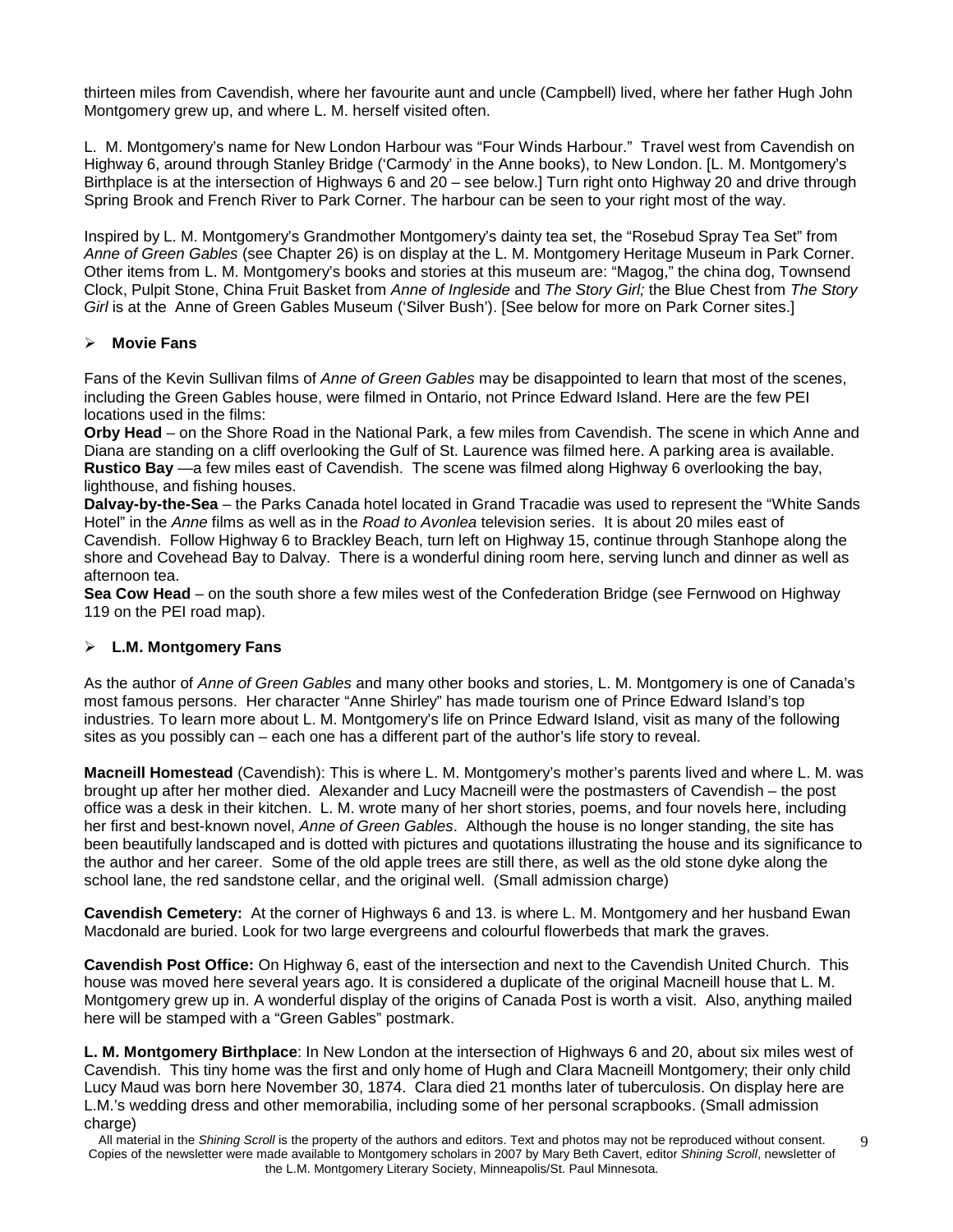**Lucy Maud Montgomery Heritage Museum:** In Park Corner on Highway 20, about six miles west of New London. Originally the home of L. M. Montgomery's grandfather, Senator Donald Montgomery, Lucy Maud's father Hugh John grew up here and Lucy Maud visited here often. It was the inspiration for "Ingleside" in the Anne books. The home is on the shore of the Lake of Shining Waters and is still owned by the Montgomery family. It contains many original furnishings and artifacts that L. M. mentions in her books: the Rosebud-Spray tea-set from Anne of Green Gables; "Magog," the green-and-white china dog first mentioned in Anne of the Island and other Anne books after that; the Townsend grandfather clock from Anne of Ingleside and The Story Girl; the china fruit basket and the pulpit stone from The Story Girl. (Small admission charge)



**Anne of Green Gables Museum:** In Park Corner, on the western side of the Lake of Shining Waters. This was the home of L. M. Montgomery's Aunt Annie Macneill Campbell's family (including her closet friend and cousin, Frederica Campbell) and the home in which L. M. Montgomery married Ewan Macdonald in 1911. It was the inspiration for "Silver Bush" in Montgomery's Pat of Silver Bush and Mistress Pat. The kitchen contains the Blue Chest from The Story Girl and the house is full of L. M. Montgomery memorabilia including her crazy-quilt, photographs, and letters. Horse-and-buggy rides are offered for a nominal charge. (Small admission charge) http://www.annesociety.org/anne/index.cfm?id=206



**Station House Bed & Breakfast** (see Shining Scroll 2003): In Kensington, about 7 miles from Park Corner, on

School Street. This lovely frame house with its distinctive mansard-roof was the original train station in Kensington and was moved to its present location when the stone depot was finished. It is privately-owned and beautifully restored for use as a B&B. This original depot was the one L. M. Montgomery used often when taking the train to Bideford and other points west; it is also where she met Prime Minister John A. Macdonald in 1890. Her Grandfather Montgomery introduced her to Macdonald; they were invited to ride his special train from Kensington to Summerside as guests of the Prime Minister and his wife



(see the entry for August 11, 1890, in Selected Journals of L. M. Montgomery 1889-1910, edited by Mary Rubio and Elizabeth Waterston).

**Bideford Parsonage Museum:** In Bideford, on the western side of Malpeque Harbour. Take Highway 2 from Kensington, past Summerside, through Miscouche. Take Highway 133 north to Ellerslie and then to Bideford. The Parsonage was the home L. M. Montgomery lived in when she taught school in Bideford in 1896-7. It was here that her hostess Mrs. Estey baked a cake, accidentally flavouring it with liniment; L. M. immortalized the incident in Anne of Green Gables. The property has been beautifully restored and is open to visitors. (Small admission charge) http://www.bidefordparsonagemuseum.com/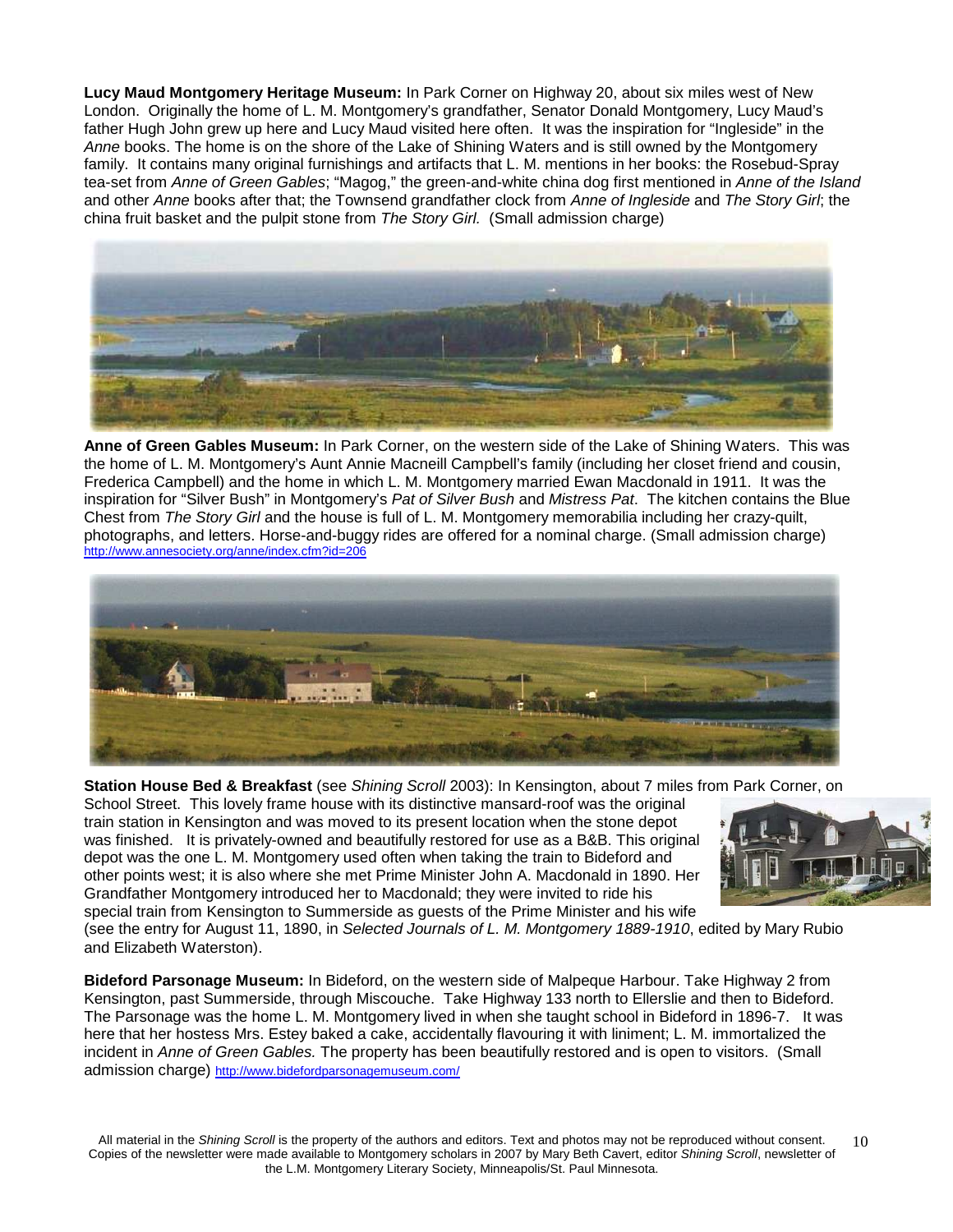**Lower Bedeque School:** This is the third (and last) one-room school where L. M. Montgomery taught in 1897-8. She boarded across the road at the Leard home (privately-owned). There she met and fell in love with Herman Leard; L. M. recounts this story in the first volume of her journals (see April 8, 1898, entry in The Selected Journals of L. M. Montgomery, 1889-1910, edited by Mary Rubio and Elizabeth Waterston). (Small admission charge)

#### **Vanished Sites**

**Macneill Homestead:** Although the house itself where L. M. Montgomery wrote Anne of Green Gables and many other works was torn down years ago, the site itself has been restored so that the red sandstone cellar, the well, and even some of the trees that Montgomery was so fond of can be viewed by Montgomery fans. Artifacts from the Macneill family can be seen in the bookshop and an introduction to the property and the author's life there is given to visitors.

**Prince of Wales College ('Queens'** in the Anne books): The teachers' college in Charlottetown that L. M. Montgomery attended in 1893-4 was a large frame building at that time; it was replaced by a brick building in later years and is now the home of Holland College. Prince of Wales College merged with St. Dunstan's College to become the University of Prince Edward Island, now located on the outskirts of Charlottetown.

**Cavendish School:** The one-room school building was moved from its original site in Cavendish years ago and the lumber re-used.

**Cavendish Presbyterian Church:** The original Presbyterian Church the L. M. Montgomery attended (and had "Anne" attend) was located on the site where the Cavendish cemetery is now. A new church was built east of the intersection in the early1900s and still stands there today. L. M. Montgomery was the organist for a time and met her husband Ewan Macdonald here when he was minister. A memorial service is held each summer in this church in honour of L. M. Montgomery.

"**Haunted Wood" and "Lover's Lane:"** Both of these portions of the Green Gables property, so important to the Anne books as well as to L. M. Montgomery, are being reduced to a minimum because of golf-course development.



#### **Other PEI attractions for Anne fans**

**L. M. Montgomery Institute and International Symposium:** This symposium is held every two years (since 1994) at the University of Prince Edward Island, sponsored by the L. M. Montgomery Institute. Scholars and dedicated fans of L. M. Montgomery attend the four-day conference. http://www.lmmontgomery.ca/

**Confederation Centre** in Charlottetown – The musical production of Anne of Green Gables has been featured here for over forty years. A must-see for all Anne fans! http://www.confederationcentre.com/en/home/onstage/charlottetownfestival/anneofgreengables/lmmontgomery.aspx

**Harbourfront Theatre** in Summerside – "Anne and Gilbert," a highly-acclaimed musical based on Anne and Gilbert's romance, is another must-see.

**Cavendish Figurines** in Borden-Carleton -- Figurines depicting Anne of Green Gables scenes are created here in the factory at Gateway Village. Tourists can see figurines being created in all stages, including hand-painting the decorations. Many Anne products are available in the gift shop and tourists can dress up in Anne costumes for a photograph.

**Avonlea Village** in Cavendish – this newly-developed commercial site has many family activities based on Anne's "Avonlea." Some of the buildings here were moved from other locations on PEI. The one-room school was originally the Belmont School; L. M. Montgomery taught there in 1896-7. She attended the Long River Church when visiting in the Park Corner area.

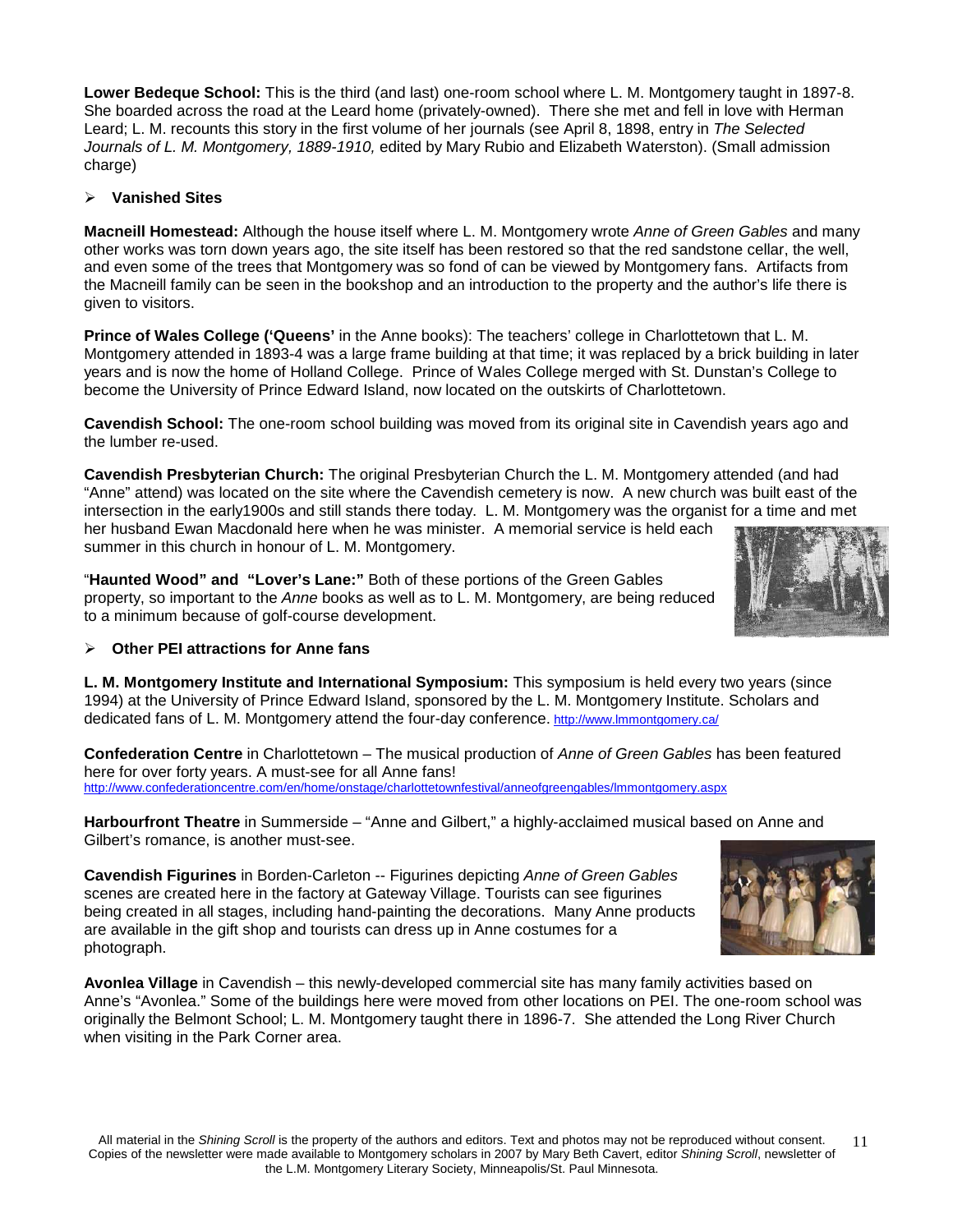### **L. M. Montgomery Literary Society Meetings 2006-7**

Our first meeting was held in the fall at Seal Dwyer's home in St. Cloud. It was a beautiful day for the drive out and Seal treated us to a beautiful afternoon tea. Carolyn presented her paper from the LMM Symposium entitled "'Bound for Québec' or 'Journey's End'? —The True Story of the Montgomery Family's Arrival on Prince Edward Island," illustrated with copies of the original 1771 passenger list from the brigantine 'Edinburgh', maps of early Prince Edward Island, and comparisons of what LMM was told of the Montgomerys' arrival versus the documented details that prove her story incorrect in many ways. The paper will be published in a volume of the conference papers in 2008.

In January, we were invited to Penny Shreck's home in St. Francis for lunch and conversation. Christy Woster presented a program on Admiral Peary's excursions to the North Pole and wove an interesting history of the "Snow Babies" figurines that evolved from Peary's experience. Of course, Christy had many items in her collection to illustrate her fascinating talk!



Our spring meeting took place at Perkins Restaurant in Anoka. Our purpose was to discuss ideas for celebrating the 2008 Anne Centennial. Christy Woster was appointed chairman and put together a committee to generate a plan for our Society to work on. We discussed lots of ideas, including creating a website, putting on an "Anne-Day" with activities based on the Anne books, sending letters to teachers and librarians to remind them of the anniversary and our willingness to participate in programs for groups, and putting together displays of "Anne" books and other materials for libraries and other venues. Christy is full of ideas and will keep us updated on the events.

Literary Society member, Pati Kachel, was the star attraction at The Avalon Tea Room in Shoreview, Minnesota in August 2007 at their well-attended Anne of Green Gables Tea. Pati set up a beautiful display about L.M. Montgomery, her books and Prince Edward and read selections from Anne of Green Gables and Montgomery's journal. The appreciative audiences, morning and afternoon, enjoyed a delicious five-course tea during the program.



### **LMM's Montgomery Ancestors Arrive**

Carolyn Collins

Last year in connection with this year's LMM International Symposium theme "Storm and Dissonance: L. M. Montgomery and Conflict," LMMLS founder Carolyn Strom Collins presented an illustrated paper entitled " 'Bound for Quebec' or 'Journey's End'? -- Conflicting Stories of the Montgomery Family's Arrival on PEI."

Synthesizing information found earlier by several researchers, she provided documentation showing that the Montgomerys' arrived on PEI in 1771 (not 1769 as LMM had thought). She also demonstrated that LMM's story of her great-greatgrandmother Mary MacShannon Montgomery's seasickness could not have been the deciding factor in the family's decision to stay on the Island instead of going on to Quebec, as LMM had been told through years of family stories. A passenger list for the Edinburgh from 1771 (found about ten years ago) indicated that the Montgomerys were bound directly for Prince Edward Island, not Quebec!

A few other elements of LMM's story, as told in her journals as well as in her novel Emily of New Moon, were shown to be incorrect, as well. There were no brothers of Hugh Montgomery aboard the Edinburgh and, as another passenger ship had arrived in Malpeque in 1770, Hugh Montgomery cannot be considered "the first English-speaking settler" in that area as formerly believed by LMM and other family members.

Details about the ship's construction and original use, the number of passengers on this voyage, and the living conditions aboard the ship were also highlighted to give a more complete and accurate picture of the Montgomery family's immigration to Prince Edward Island. A theory of how the erroneous stories about the Montgomery's arrival were made part of the family's history was submitted, using other information from LMM's journals as a basis.

In addition to presenting the paper at the Symposium, Carolyn was also invited to deliver it at the Cordial Welcome Open House at "Ingleside," the L. M. Montgomery Heritage Museum in Park Corner during the LMM Festival in August, as well as for "An Evening with L. M. Montgomery" Lecture Series at the Bideford Parsonage Museum.

Carolyn's research will be part of the conference papers to be published at a future date in a collection called Storm and Dissonance: L. M. Montgomery and Conflict.

All material in the Shining Scroll is the property of the authors and editors. Text and photos may not be reproduced without consent. Copies of the newsletter were made available to Montgomery scholars in 2007 by Mary Beth Cavert, editor Shining Scroll, newsletter of the L.M. Montgomery Literary Society, Minneapolis/St. Paul Minnesota. 12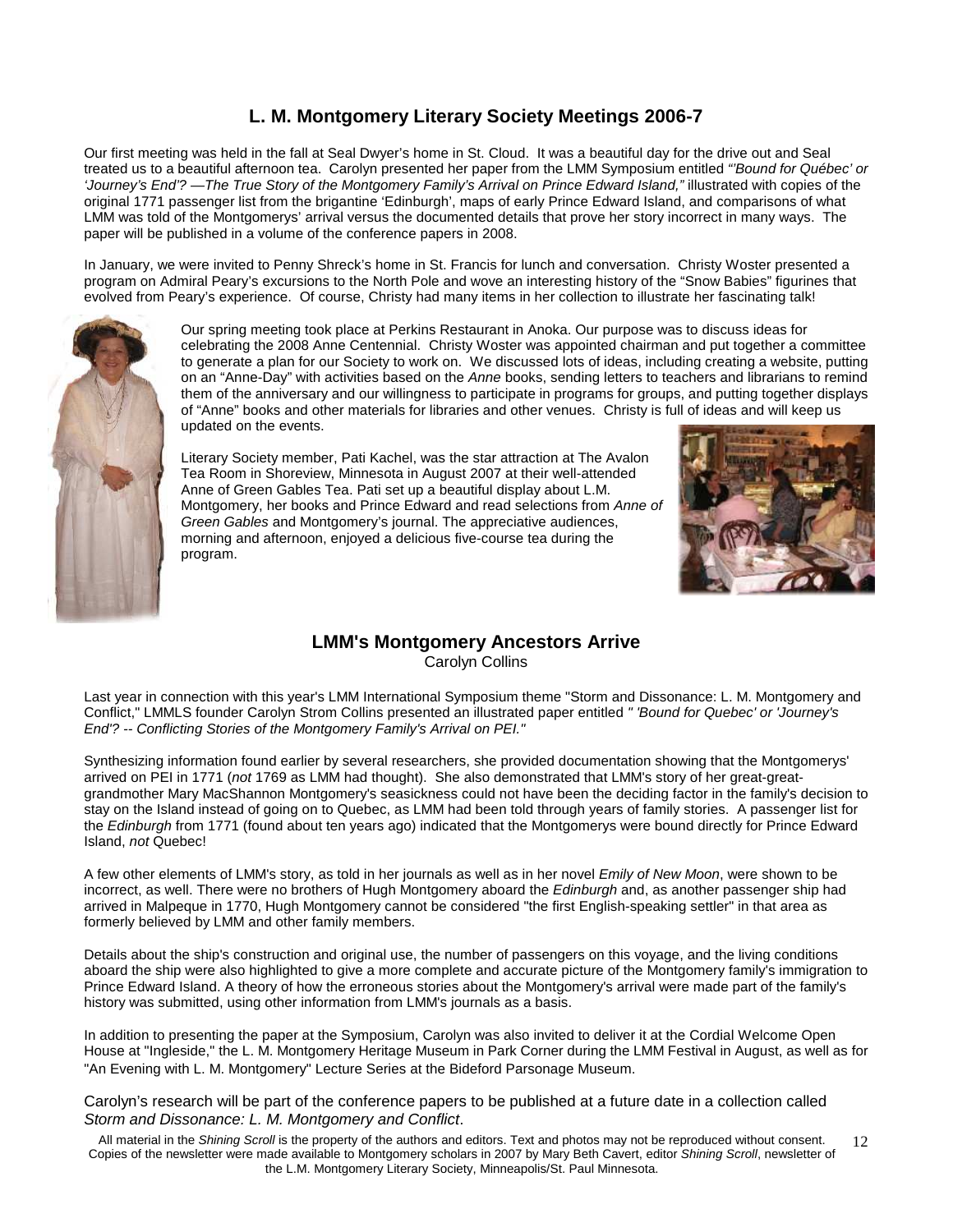### **L.M. Montgomery News**

Readers of the Shining Scroll who have internet access can find the latest Montgomery book releases and others news on our L.M. Montgomery Literary Society web pages: Celebrate the Anne Centenary, The June 2008 Anne Conference, and News About Books, Musicals, Events, and People. A complete index of all past Shining Scroll articles is located on the page Index for The Shining Scroll.

#### **New Books**

Penguin Books has three books coming out in 2008 about Anne: The Prequel, Before Green Gables by Budge Wilson (early feedback indicates that this is very well done!), a special collectible 100th anniversary edition of Anne of Green Gables that is a reproduction of the original book, and Imagining Anne: The Scrapbooks of L.M. Montgomery, a full-color gift book by Dr. Elizabeth Epperly.

Other new books are Through Lover's Lane: L.M. Montgomery's Photography and Visual Imagination (Epperly), Looking for Anne: The Life and Times of Anne of Green Gables by Dr. Irene Gammel and Anne of Green Gables, Norton Critical Edition, Mary Rubio and Elizabeth Waterson, editors.

**Royal Ontario Museum Exhibit: Canada Collects: Treasures from Across the Nation,** (until January 6, 2008, Toronto**,** Garfield Weston Exhibition Hall) text from http://www.rom.on.ca/exhibitions/special/canadacollects.php

Approximately 70 vital objects on loan from some 50 different Canadian institutional and private collections are featured in this eclectic exhibition, from contemporary paintings to original historical manuscripts, illustrating the depth and strength of collections across Canada. … These artifacts help us to understand the unwavering interest in the cultures of other places and other people, and emphasize the importance of the object in the new Royal Ontario Museum. Included in the exhibition is Study for Portrait No. 1 by Francis Bacon, on loan from the National Gallery of Canada, a rare original Anne of Green Gables manuscript on loan from the Confederation Centre Art Gallery and Pierre Trudeau's canoe, on loan from the Canoe Museum in Peterborough.

#### **The Nine Lives of L.M. Montgomery**

In June 2006, Carolyn Collins and Mary Beth Cavert had a conversation about L.M. Montgomery with Leo Marchildon and Adam Michael James from Los Angeles CA. (since then they have become residents of Prince Edward Island). Michael and Leo were gathering information to create a musical about Lucy Maud Montgomery, the first of its kind, for June 2008.Their hard work has paid off and portions of The Nine Lives of L.M. Montgomery were previewed at a workshop at the Charlottetown Confederation Centre in September 2007. The response was very positive and enthusiastic. Leo is a composer and wrote all the music and Michael wrote (and is editing!) the lyrics and script to make the show "performance ready." Michael has created a comprehensive website, detailing all the steps in the process of



making a musical of this complexity, which can be viewed at: http://www.adammichaeljames.com/lmm.html. We will be posting an interview with Michael on our website with additional insights into this project.

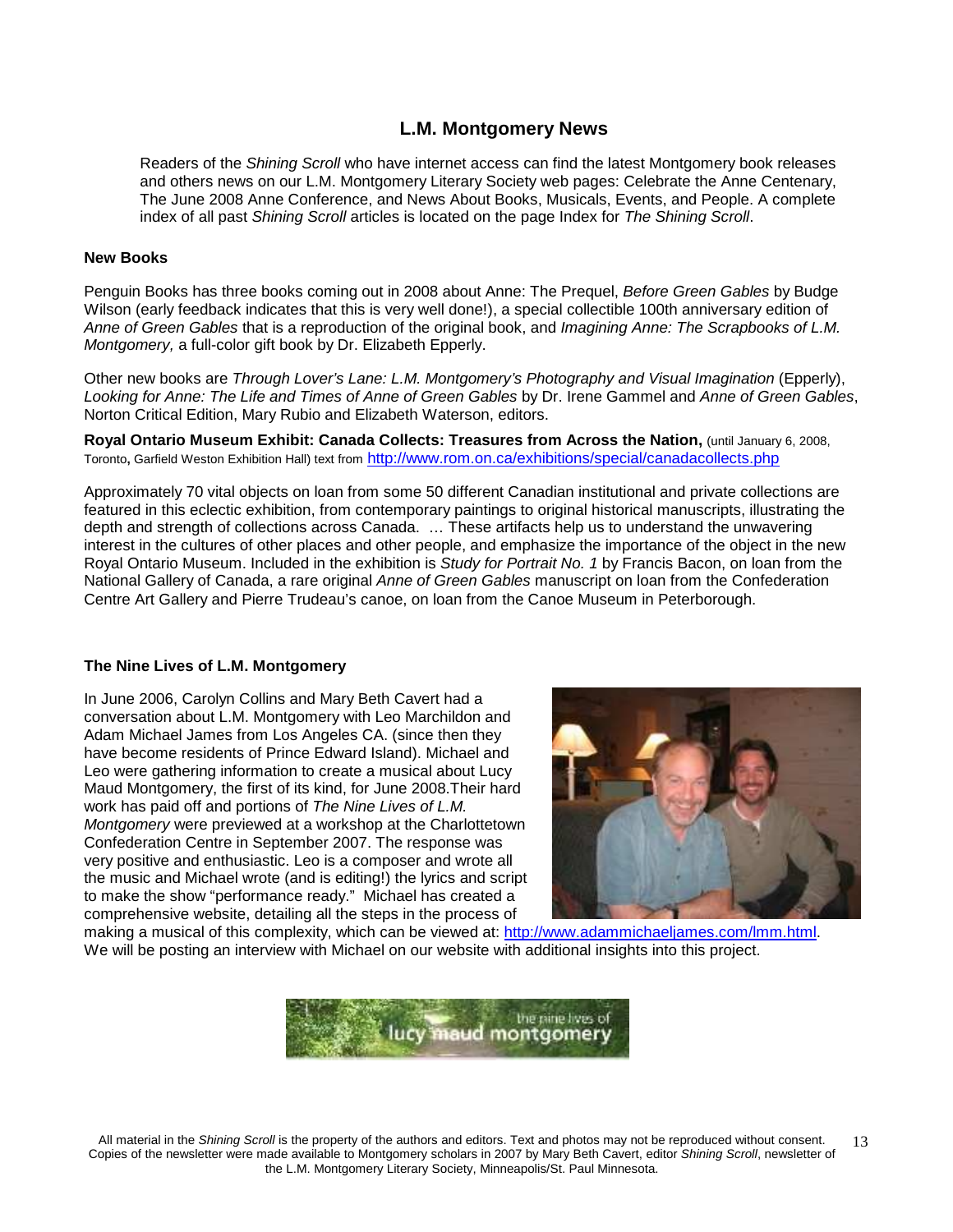### **"Lest We Forget" Rainbow Valley** © by Mary Beth Cavert

Lucy Maud Montgomery dedicated her novel about Anne's children, Rainbow Valley, to three young men from her community in Ontario who died in The Great War (1914 to 1918). Her husband, Ewan Macdonald, was the Presbyterian minister for the church that the boys and their families attended. She finished the book in January 1919, a few months after the end of the war.

To<sub>1</sub> THE MEMORY OF GOLDWIN LAPP, ROBERT BROOKES AND MORLEY SHIER WHO MADE THE SUPREME SACRIFICE THAT THE HAPPY VALLEYS OF THEIR HOME LAND MIGHT BE KEPT SACRED FROM THE RAVAGE OF THE INVADER

When the last of the three Leaskdale soldiers, Morley Shier, died overseas, Montgomery was enjoying a long visit from her Aunt Annie Campbell. In the first week of September 1918 they viewed "Hearts of the World," a World War One film set in France and made at the request of the British government to move the United States out of neutrality. She did not hear of Morley Shier's death until three days before Germany and Austria asked for peace in October 1918.





Morley Roy Shier was born December 4, 1894 to Catherine Anne Shier and James Mooney Shier of the 6<sup>th</sup> Concession, Scott Township in Leaskdale, Ontario, a few acres away from the Leaskdale Church (St. Paul's Presbyterian). Morley was their second child – his sister, Mabel Beatrice, was three years older and his brother, Harvey James, was seven years younger. He attended Leaksdale public school and Uxbridge High School and then entered the teaching profession. His first school was at Corson's Siding public school in Victoria County, Ontario, and then he moved to Earl Grey School in Toronto.

Morley's uncle was Dr. Walter C. Shier who was a medical doctor in Leaskdale and Uxbridge. Walter Shier was the Macdonald family doctor and the first doctor to treat Ewan's depression.

Second Lieutenant Shier joined the Royal Air Force in November 1917 at about the time Montgomery began to write Rainbow Valley. He received his commission in April 1918, and sailed for England in May 1918. He began flying in July 1918 at the age of 23 years.

Great Britain's activities in the North Sea (with the Royal Fleet, submarines and planes) were designed to prevent Germany from breaking the very effective blockade of its own coastline, prevent an invasion by Germany and protect the English North Sea fishing fleet, which was an easy target for German submarines. Germany began to allow its submarines to attack all targets in the North Sea in 1917 and, in the single month of April, it sank 430 Allied and neutral merchant ships. By mid-year it was destroying British ships with mines and torpedoes faster than they could be replaced. In response, Britain created a protected waterway with its own mines and convoys as well as airborne surveillance. Planes located and chased U-boats, which were forced to stay below the surface of the sea where they could not communicate or observe and attack ships. In this way, Britain kept control of the North Sea in the last year of the war.



Landing field used by the RAF in 1917-1918 near Seahouses, no longer

Shier was part of the 256<sup>th</sup> Royal Air Force Squadron, which was formed in June 1918 at Seahouses, Northumberland, a busy fishing port not far from the Farne Islands in the North Sea. He most probably flew a Canadian-built De Havilland D.H.6 trainer, with a range of about 4 hours of flight, to patrol for German submarines. It could carry a pilot and passenger, had a maximum speed of 75 mph (121 km/h), and could carry up to 100 lb (45 kg) of bombs. One of the nicknames for the DH-6 was "the Flying Coffin."